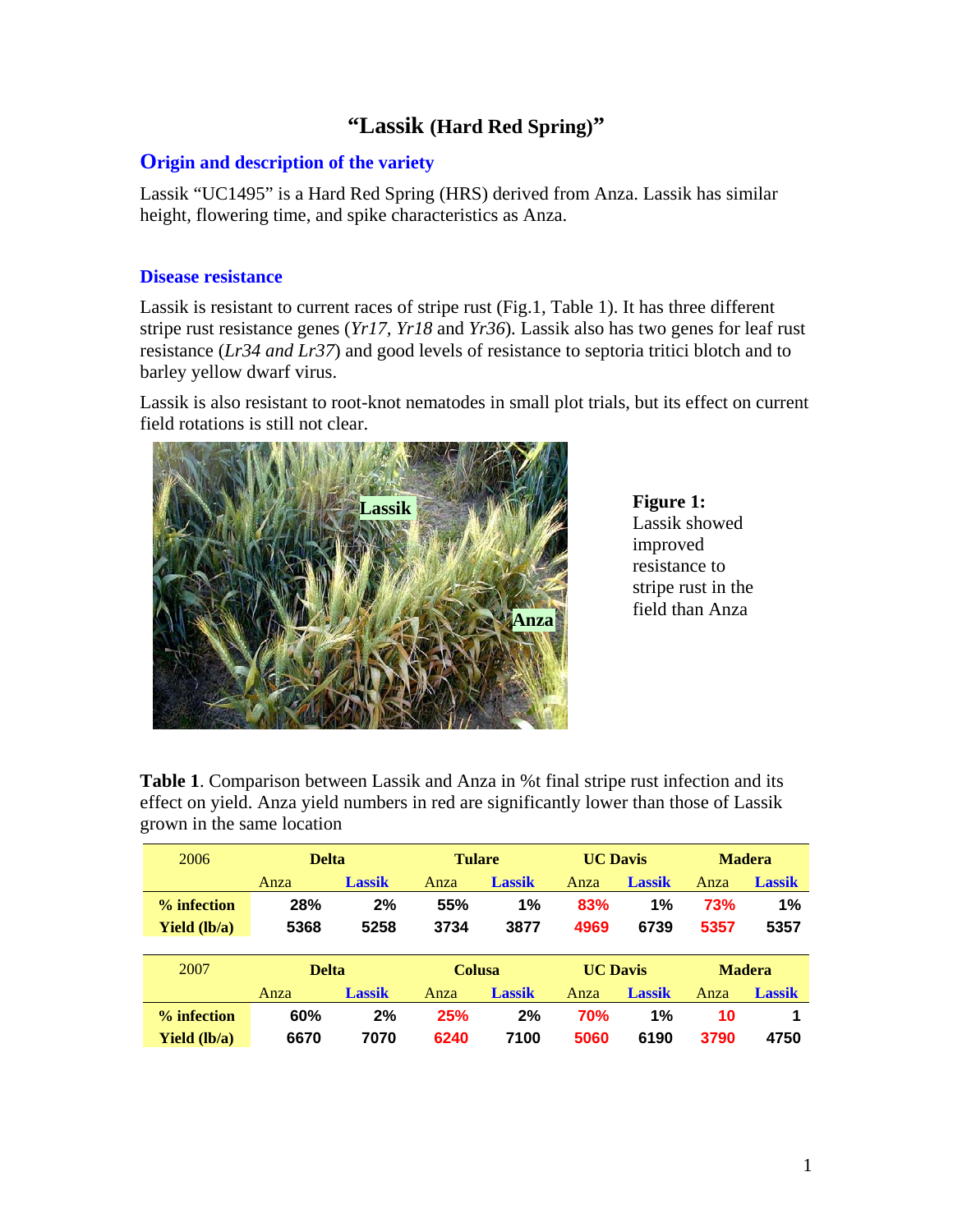# **Yield potential**

Lassik showed significantly higher yields than Anza in 2006 and 2007 (Table 1). Differences were particularly clear at locations with high levels of stripe rust infection, suggesting that the increased yield is related to Lassik improved stripe rust resistance. Yield data for 2006 and 2007 are summarized in Table 2 and Figure 2.

Considering the **2008-2010** average yield in the California Small Grain Region Trials, Lassik is the  $2<sup>nd</sup>$  highest yielding variety in the Sacramento (9 locations) and San Joaquin Valleys (9 locations) http://smallgrains.ucdavis.edu/.



Yield 2008-2010 (avg. 9 location-years Sacramento valley)

Sacramento valley (avg. 9 loc in Sac. Valley & Delta 2008-2010)

Detailed data description and statistical analyses for Lassik yield data in California can be obtained at http://smallgrains.ucdavis.edu/

**Lassik Yield potential in WA:** In the year 2011 Lassik was the top yielding variety in the WSU Hard Spring Wheat Trial in all four different precipitation zones. Detailed data description and statistical analyses for Lassik in WA can be obtained at http://variety.wsu.edu/2011/index.htm

## **Breadmaking quality**

Lassik has significantly higher grain protein content than Anza (13.6% vs. 12.2%) and stronger gluten than Anza, as a result of the incorporation of the high grain protein content gene *Gpc-B1*. This protein increase results in longer mixing time (109% longer), longer departure time (98% longer), and larger loaf volume (16% larger) (Table 2). Lassik samples tested by ADM – wheat; Bay State Milling; Horizon Milling/Cargill – wheat; Cereal Food Processors, Inc., and the California Wheat Commission quality laboratory, showed good breadmaking characteristics.